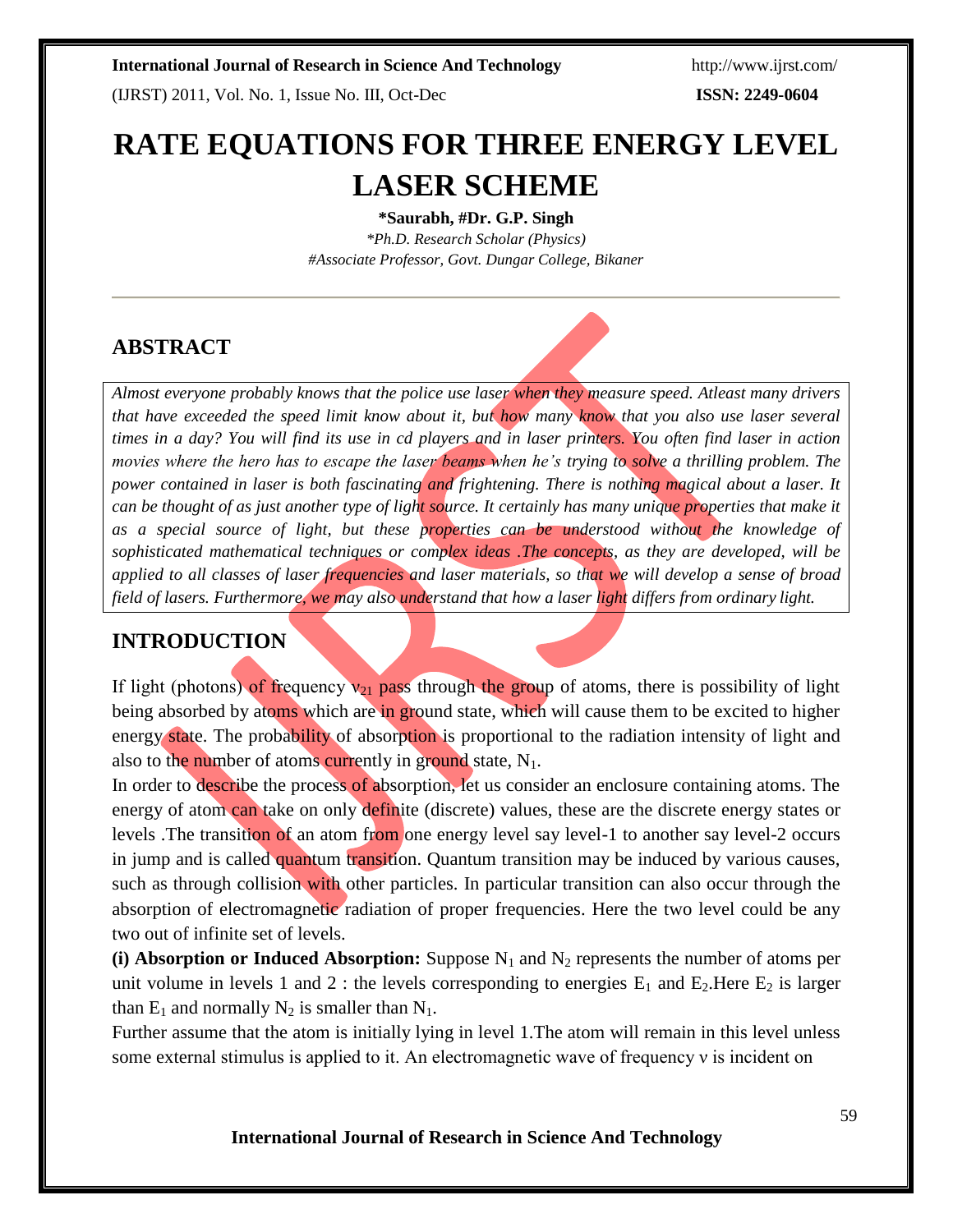(IJRST) 2011, Vol. No. 1, Issue No. III, Oct-Dec **ISSN: 2249-0604**

the material .The atom excited to higher level 2.The excitation process, therefore occurs in the presence of radiation and the radiation that acts an external stimulus to cause the process.



*Fig 1.1: Absorption or Induced Absorption*

Such a process is called 'Stimulated Absorption' or simply as Absorption as shown in fig. 1.1. **(ii) Spontaneous Emission:** An atom in the excited state i.e. level 2 tend to decay to level 1.It emits the corresponding energy difference  $(E_2-E_1)$  when comes to level 1.



The processes occur even in the absence of any incident radiation it is thus not stimulated by any incident signal but occurs spontaneously or own its own. This process is called Spontaneous Emission. If the atom is in the excited state, it will spontaneously decay to the ground state at the rate proportional to  $N_2$ , where  $N_2$  are the number of atoms in the excited state. The energy difference between the two states  $\Delta E$  is emitted from the atom as a photon of frequency  $v_{21}$  as shown in fig. 1.2.

**(iii) Stimulated Emission:** The process in which an incident signal of appropriate frequency triggers an atom lying in the excited state(level 2) to emit radiation and come to ground state energy level (level 1) is called stimulated emission. In this case the energy difference  $(E_2-E_1)$  is delivered in the form of electromagnetic radiation which adds to incident radiation.

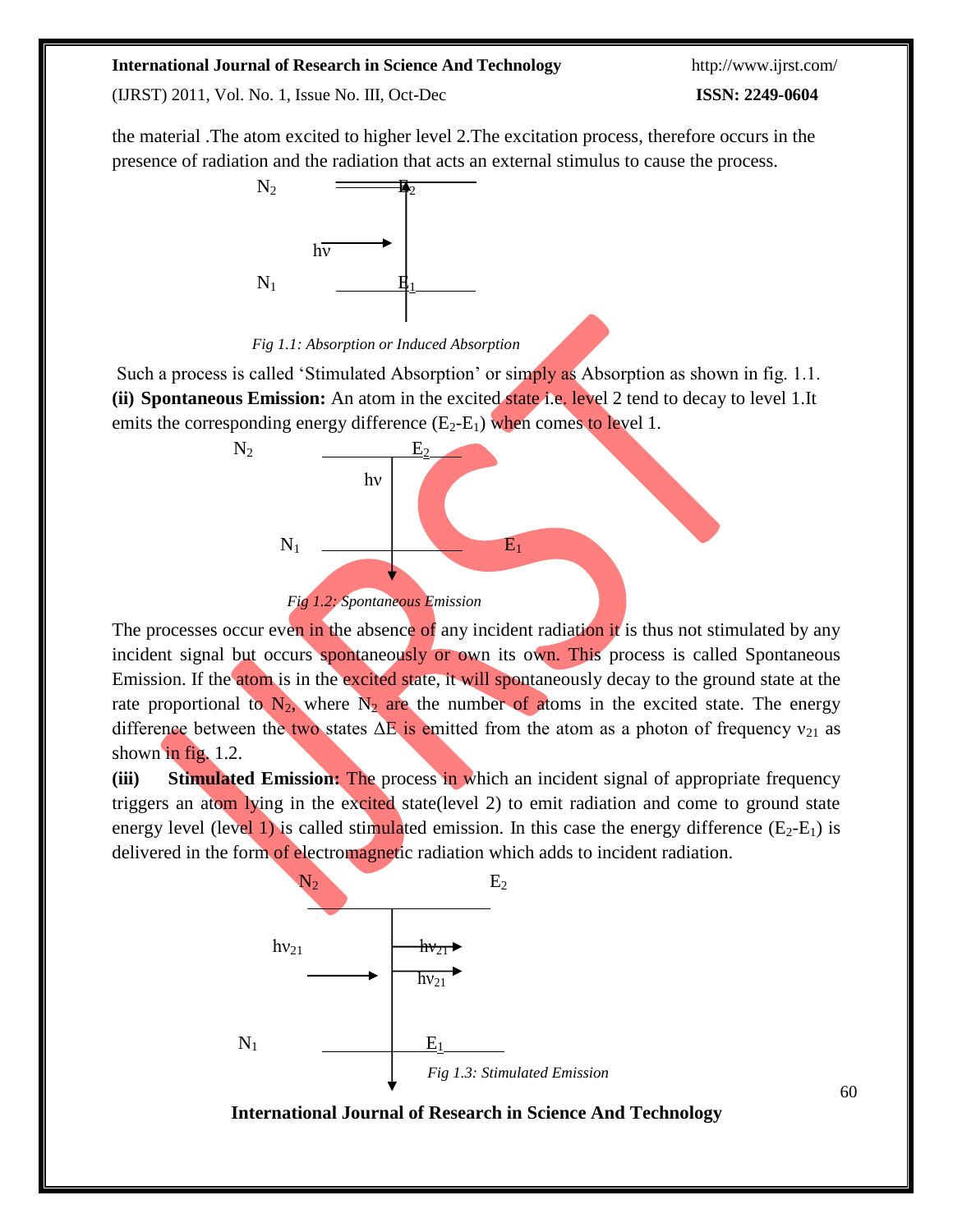(IJRST) 2011, Vol. No. 1, Issue No. III, Oct-Dec **ISSN: 2249-0604**

If an atom is already existed in the excited state, it may be perturbed by the passage of a photon which has the frequency  $v_{21}$  corresponding to the energy gap  $\Delta E$  of the excited state to the ground state transition. In this case, the excited atom relaxes to the ground state and is induced to produce a second photon of frequency  $v_{21}$ . The original photon is not absorbed by the atom and so the result is that to have two photons of same frequency in the same direction as shown in fig.

This process is called Stimulated Emission. The rate at which stimulated emission occurs is proportional to the number of atoms  $N_2$  in excited state and the radiation density of incident radiation.

The critical detail of stimulated emission is that induced photon has the same frequency and phase as inducing photon. In other words, the two photons are coherent. It is this property that allows optical amplification and the production of a laser system. During the operation of a laser, all the three processes of light matter interactions described above are happening. Initially, atoms are energized from the ground state to the excited state by a process of pumping. Some of these atoms decay through spontaneous emission, releasing incoherent light as photons of frequency ν .These photons are fed back into the laser medium, usually by optical resonator. Some of these photons are absorbed by the atoms in ground state and thus the photons are lost. However some photons stimulate the atoms in excited state and releasing another coherent photon.

## **REVIEW OF STUDIES**

The high rate of technology advancement in today's world is astounding. These technological advances are having an enormous impact on all aspects of life and their impact on the practice of medicine is not to be underestimated. One area of medicine that is undergoing extremely rapid development is the adaptation and integration of imaging into the process of cancer detection, diagnosis, and intervention. Radiation therapy is a prime example of this change. The role of the medical physicist in the radiation therapy process accelerates the development and introduction of these technologies into the clinical setting. As a result, imaging is now a pervasive component of radiation therapy with all major imaging modalities represented and numerous examples in which these modalities have been adapted to the treatment machine to allow increased accuracy and precision in the delivery of dose. While the objectives of these developments are clear, they raise numerous issues regarding the skills and resources that ensure these technologies are appropriately integrated and applied. Specifically, these developments place enormous pressure on the clinical staff to extend their knowledge base and their scope of responsibility.

In 2007, the IAEA assembled a team of medical physicists with experience in radiation therapy and imaging and charged them to examine the increasing role of imaging in the radiation therapy process and make recommendations related to their observations. A report was commissioned that should achieve the following objectives.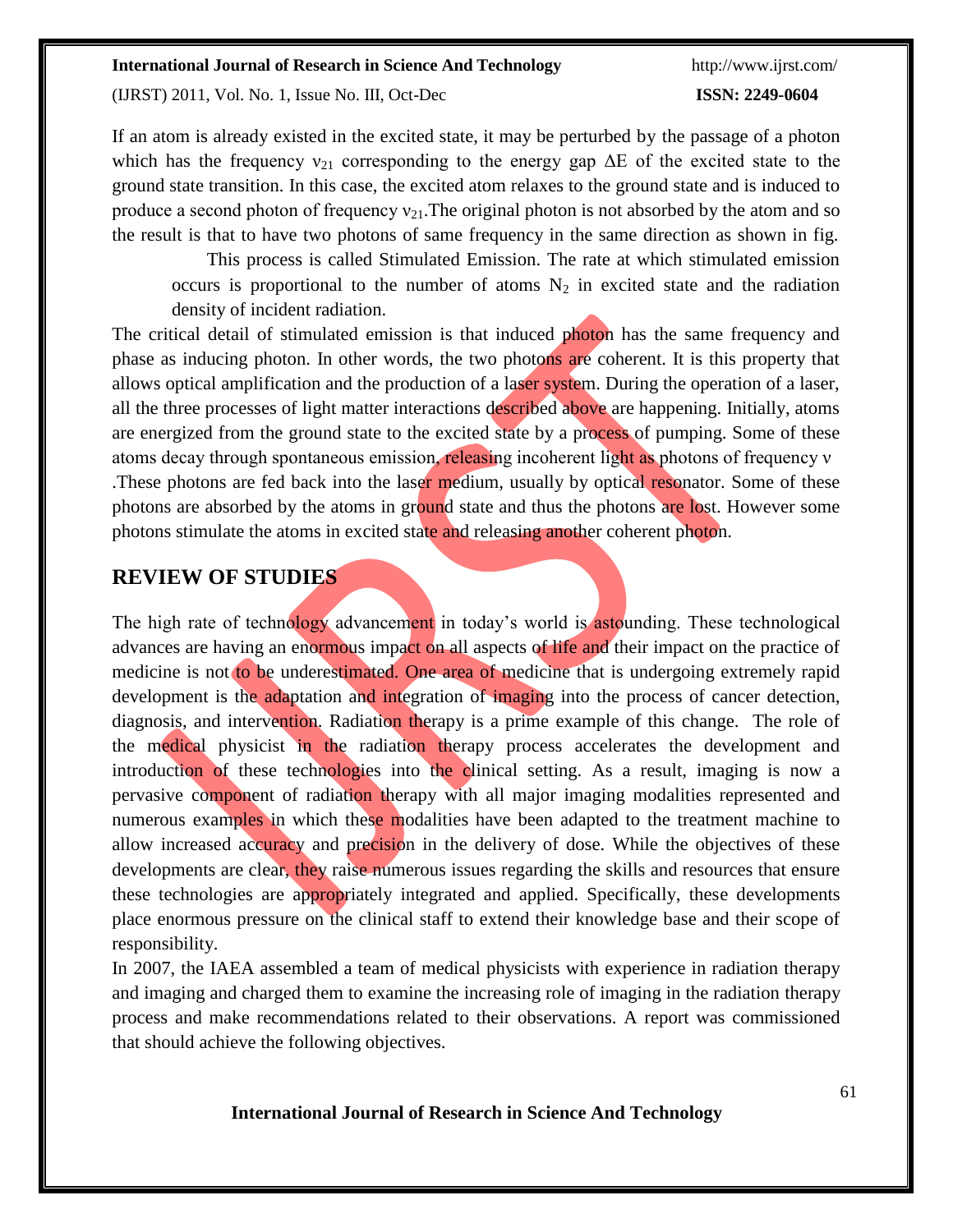(IJRST) 2011, Vol. No. 1, Issue No. III, Oct-Dec **ISSN: 2249-0604**

- *Review the status of mature imaging modalities currently employed in radiation therapy practice. These include pre-treatment imaging for target definition to in-room imaging for improved precision and accuracy of delivery.*
- *Review the availability and applicability of existing practice and quality assurance guidance documents related to the use of imaging information in the radiation therapy process.*
- Identify of shortcomings in these documents while being cognizant of the broad range of *needs found in the IAEA Member states.*
- *Develop a set of recommendations to the IAEA related to the needs and opportunities for further development with respect to imaging in radiation therapy. These recommendations may take the form of either detailed, prescriptive recommendations (e.g. formation of a CRP, preparation of a TECDOC) or broader recommendations regarding future directions.*

The resulting report was to be employed for internal use by the Agency, providing a perspective on the issues related to imaging in radiation therapy and assisting the Agency in accommodating these issues in the years ahead.

# **IMAGING IN THE RADIOTHERAPY PROCESS**

In the developed countries, radiation therapy is employed in over 50% of cancer patients at some point in the management of their disease. As a local therapy, radiation therapy seeks to exploit technology to conform the treatment to the targeted structure while avoiding surrounding critical normal tissue. Overall, the process of radiation therapy has become increasingly complex as the technology for its delivery advances. Recent developments in radiation collimation (e.g. multileaf collimators), computation (inverse planning), and imaging (target definition and targeting) have resulted in a far more complex radiation therapy process which promises higher quality of intervention, dose escalation, and/or reduced toxicity. The radiation therapy process contains many steps with imaging distributed throughout the process.

Imaging has become the primary source of information in the design of radiation therapy. As such, it is of critical importance that (i) the signal contained in these images is well understood, and, (ii) the spatial distribution is precise and accurate. Failure in this aspect to do so can result in serious deleterious effects including failure to control the disease and/or induction of unforeseen toxicities.

# **IMAGING FOR TARGET DETERMINATION**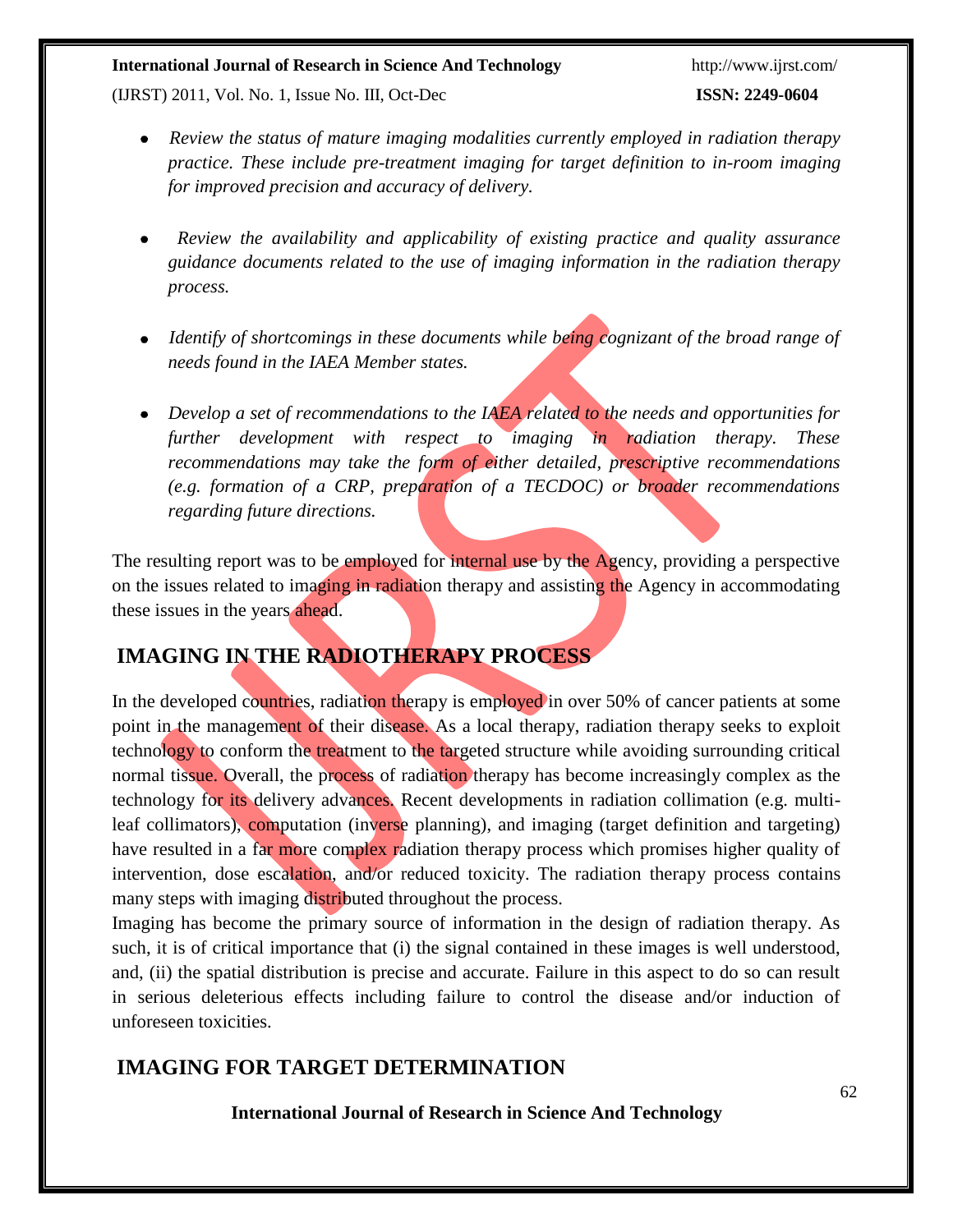(IJRST) 2011, Vol. No. 1, Issue No. III, Oct-Dec **ISSN: 2249-0604**

The use of imaging to define the cancer target is, in many ways, ideal, however, it is important to understand the limits of the imaging signal if it is to be appropriately applied. As with any measurement, it is useful to consider the precision and accuracy of the reported signal. The precision relates to the minimum quantity that can be detected by the system and the accuracy of its spatial resolution. In the context of cancer, this is highly relevant when considering the desire to treat not only the gross tumor volume (GTV) but also deliver a dose to the surrounding clinical target volume (CTV), which may contain microscopic extension of the disease and is by definition not visible on the available images. Incorrect interpretation of the imaging signal can result in either underestimating or overestimating the extent of these volumes. It can be anticipated that this problem will persist regardless of the specific imaging modality being employed. The complex nature of the disease makes complete characterization of the radiation target via imaging somewhat unlikely. As a result, the imaging systems effectively provide surrogate signals of the disease (e.g., a mass on a CT image). These surrogates are often referred to as 'the target' although they are clearly not a precise or accurate representation. It is important to emphasize that the image signal is, therefore, only a surrogate of the target and must not be over-interpreted. In fact, the traditional practice of treating to bony anatomy recognizes that the bones are reasonable surrogates of the adjacent disease targets.

## **MATERIAL & METHODS**

The simple basic ideas and processes used for laser physics are presented below. They did not need any complex mathematical methods.

There are three basic types of interactions between a system of atoms and light that are of interest in the present context.

- (i) Absorption or Induced Absorption
- (ii) Spontaneous Emission
- (iii) Stimulated Emission

# **RESULTS**

On the basis of these theoretical results we conclude that as we move from IR-lasers to UV, xray and γ-ray lasers the difficulty in their operation increases.

#### **Important Properties of Laser**

The beam of light generated by a typical laser can have many properties that are unique. When comparing laser properties to those of other light sources, it can be readily recognized that the values of various parameters for laser light either greatly exceed or are much more restrictive than the values for many common light sources. We never use lasers for street illumination or for illumination within our houses. We don't use them for search lights or flashlights or as headlights in our cars. Lasers generally have a narrower frequency distribution or much highest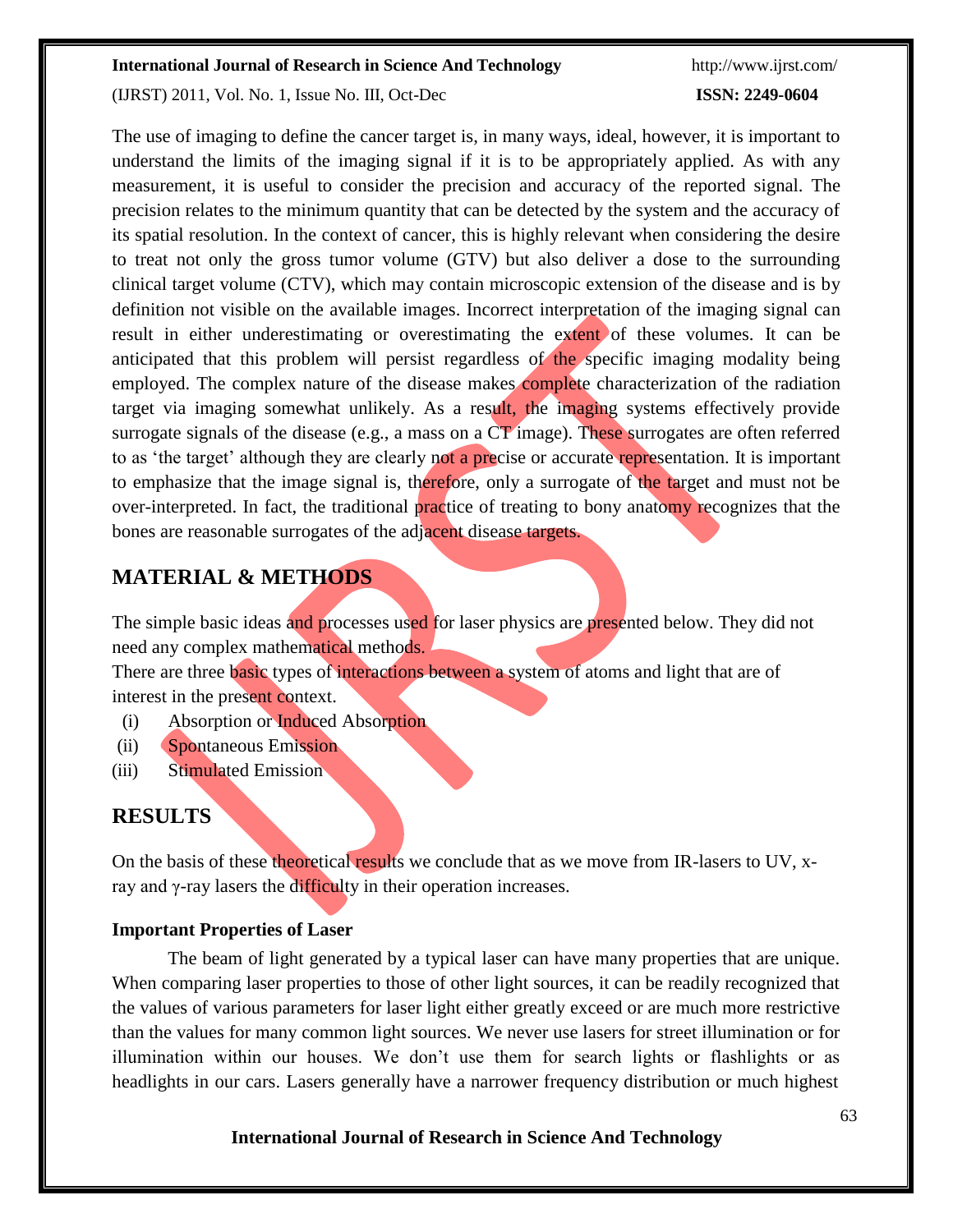(IJRST) 2011, Vol. No. 1, Issue No. III, Oct-Dec **ISSN: 2249-0604**

intensity or much greater degree of collimation or much shortest pulse duration than that available from more common type of light sources. Therefore we do use them in compact disc players, in supermarket check out scanners, in surveying instruments and in medical applications as a surgical knife or for welding detached retinas. We also use them in communications systems and in radar and many other areas. A laser [8] is a specialized light source that should be used only when its unique properties are required.

#### **Directionality**

The conventional light sources emit in all directions. When we need a beam for a particular experiment, we get in with the help of an aperture in front of source. Lasers on the other hand emit only in one direction. The directionality of laser is usually expressed in terms of the full angle beam divergence, which is twice the angle that the outer edge of the beam makes with the axis of the beam. How do we determine the outer edge of the beam? This is defined as the point at which the strength of the beam has dropped to1/e times its value at centre. When a beam with planar wave front radiates from an aperture of diameter d, the beam propagates as a parallel beam for a distance of about d<sup>2</sup>/λ, which is sometimes called Rayleigh range and then begins to spread linearly with distance because of the unavoidable effects of diffraction as shown in fig. 1.4.



*Fig. 1.4: Directionality of the Laser Beam*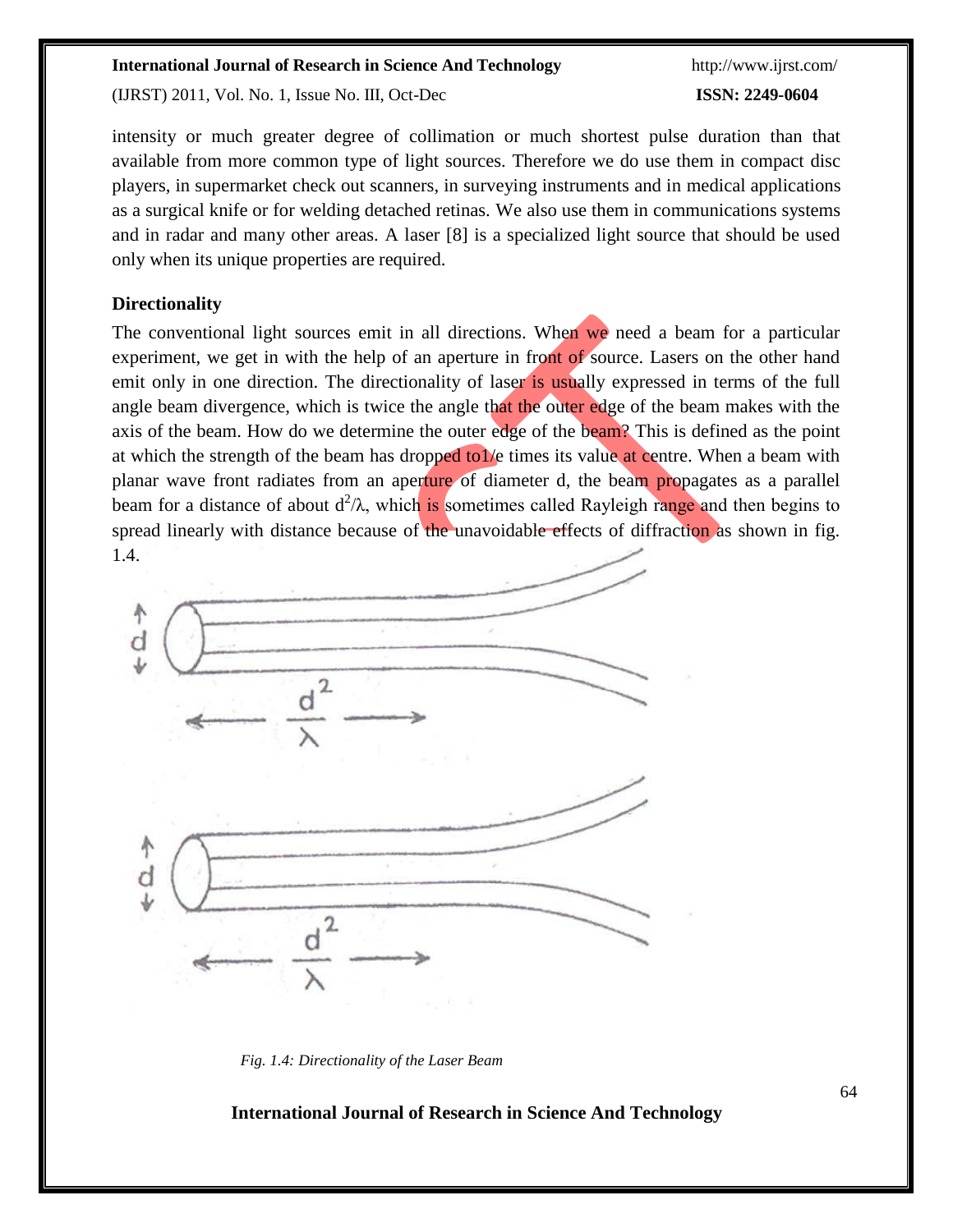(IJRST) 2011, Vol. No. 1, Issue No. III, Oct-Dec **ISSN: 2249-0604**

The angular speed  $\Delta\theta$  of the far field beam is related to the aperture diameter d by

Δθ=λ/d

For a typical laser, the beam divergence is less than 1 milliradian. That is, the beam spreads less than 1mm for every meter. Output in laser beam is many millions of times more concentrate than the best search light available. The beam from the latter spreads to about a kilometer in diameter for every kilometer that the light traverses .One can imagine its spread on the surface of moon, which is at a distance of 384,400km, if it ever reaches the moon.

## **DISCUSSIONS**

X-rays lasers are one of the most recently developed types of lasers and are not so far commercially available. The x-ray lasers produced to date operate at a pulse repetition rate of only a few pulses per day and are expensive to operate. Thus, applications are currently limited to those that can justify the expense. One such application is x-ray holography of living biological materials. With a laser pulse of a few hundred picoseconds duration, this process can generate a 'stop action' three dimensional image of living species with high resolution possible with short illumination wavelength. Other applications include x-ray microscopy, crystallograph, medical radiology, atomic physics studies, radiation chemistry, x-ray lithography in the fabrication of microcircuits and structures, material research etc.

In the interaction of electromagnetic radiation with matter, the ratio of spontaneous emission to stimulated emission as given by Einstein is

## $8 \Pi h v^3$

*C* 3

In this equation the frequency *v* appeared in numerator with cube power clearly makes spontaneous emissions very high for short wavelength. Hence making of short wavelength laser is far more difficult. The frequency of ultra violet rays and x-rays is very high and it makes stimulated emission very difficult unlike in infrared region where it is just opposite. In 1917 without realizing the invention of laser and Einstein had predicted difficulty in the making of xray lasers [15]. However the importance of short wavelength of x-rays brings out the importance of x-ray laser [16]. Shorter wavelengths can be focused more tightly than light, offering much better resolution than possible in the ultraviolet and optical region.

The production of x-ray photons occurs in much the same sort of way as the production of visible and ultraviolet photons. It this case, however, the electron involved is not an outer electron, but is one buried deep within one of the inner subshells of the atom. Excitation of this type requires something like 800eV instead of the few electron volts needed to move an outer electron to an excited state level. All the intervening layers between the energy levels such an electron normally occupies and the first unoccupied level, are filled with electrons and so a great amount of energy is released when it drops back to the ground state. The high energy photon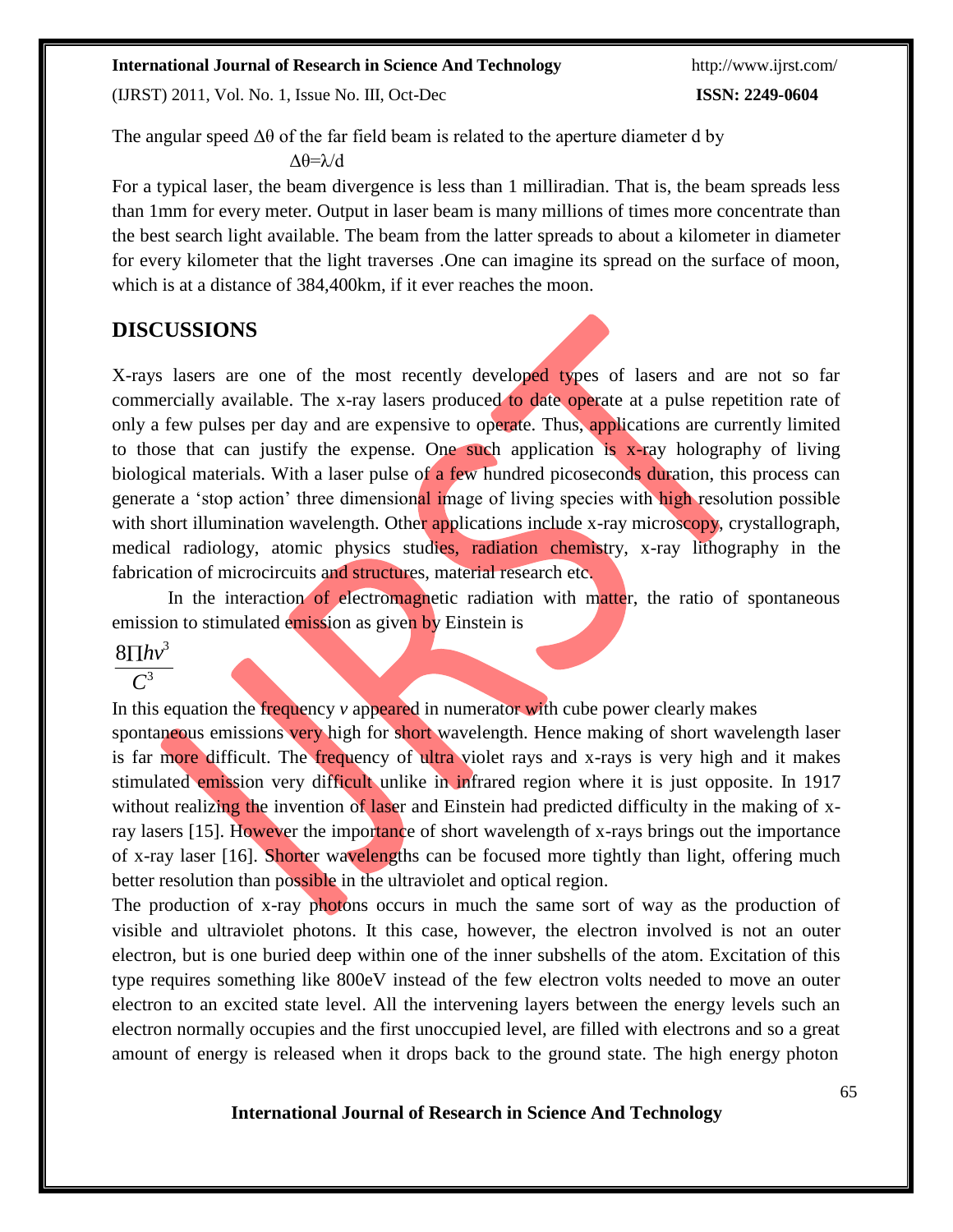(IJRST) 2011, Vol. No. 1, Issue No. III, Oct-Dec **ISSN: 2249-0604**

released is, therefore, in the x-ray part of the electromagnetic spectrum. Besides many difficulties the Nova x-ray laser in USA is one of the successful step in this direction.

#### **Structure of X-Ray Laser**

A schematic picture of an XRL is shown in Fig. 4.1. The pumping source – which might be a focused laser beam or the x-rays produced by focusing a laser on a nearby high  $Z$  target – is swept along the lasing medium at the speed of light, in order to have a minimum pumping energy. It can be shown that in order to pump an XRL operating at wavelengths  $\leq 10$  A<sup>0</sup> the pumping laser must have a power  $> 10^{12}$  W and the pumping laser beam must be focused to a spot less than 30 μm across. Such lasers are not now available commercially but soon will be as a result of laser fusion research. The x-ray lasers are specifically designed to produce a lasing plasma with as high a fraction of usable ions as possible to maximize the stability and hence the output energy of the laser.

The general configuration for producing x-ray lasers is that of generating a line focus of a powerful Nd:Glass laser onto a solid target material over a length of 1-5 cm and a width of a few hundred microns. This focusing arrangement and laser target are located inside an evacuated chamber. The circular mirror located in the front of the target. Intense plasma of the ions of the laser species is produced within the focal region of the initiating laser and the electrons are stripped to obtain the desired ionization stage [17]. When the desired ionization stage is reached, the plasma electrons produce excitation to the upper laser level.



#### *Fig. 4.1: X-Ray Laser*

Optical cavities are not suitable for these lasers for several reasons.

1. The gain duration is so short that only a few passes will occur though the amplifying medium depending upon how close the mirrors are placed to the medium.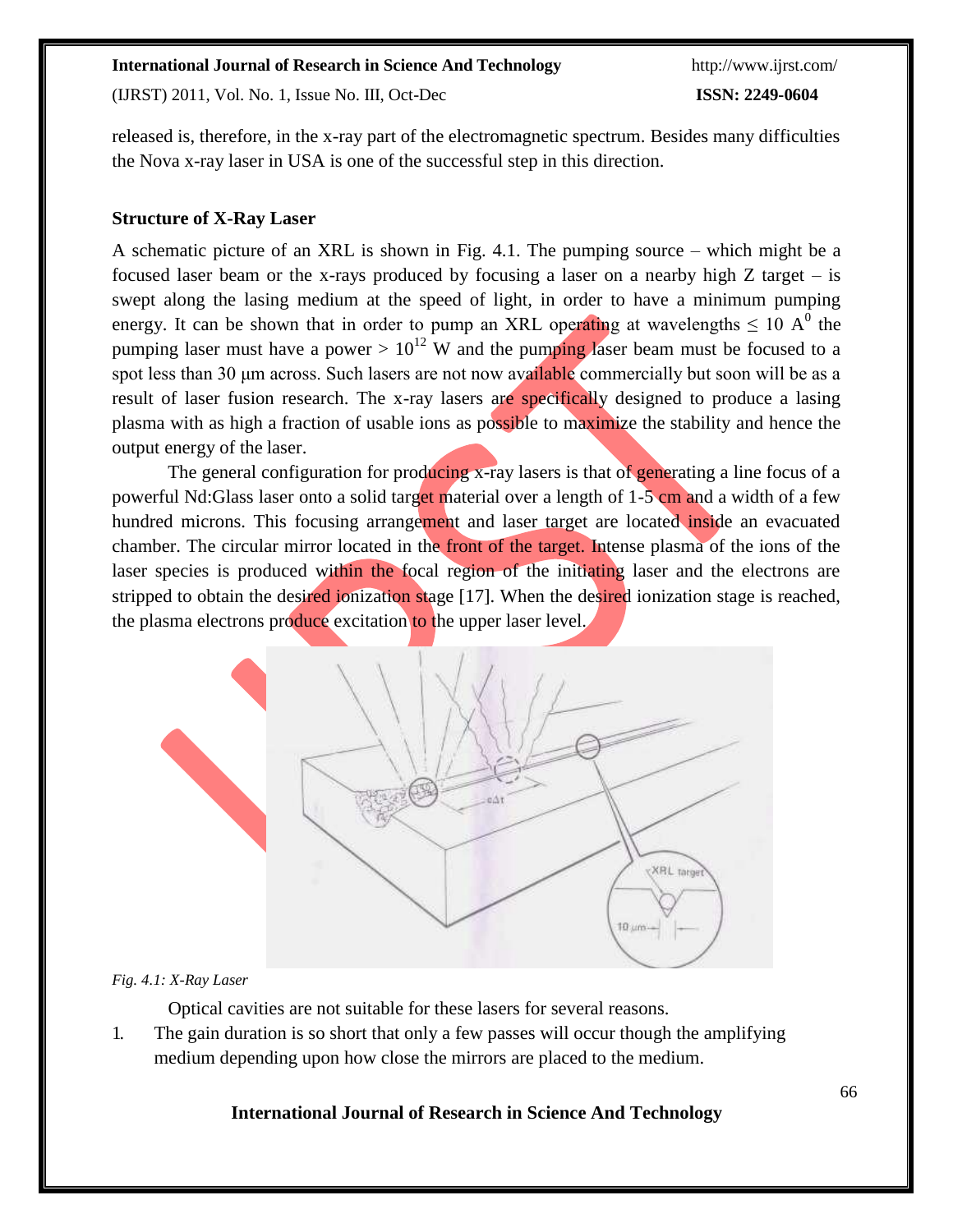(IJRST) 2011, Vol. No. 1, Issue No. III, Oct-Dec **ISSN: 2249-0604**

- 2. If the mirrors are placed too close while attempting to obtain more passes through the amplifier, the intense x-ray radiation from the plasma will damage the mirrors even before they have a chance to operate.
- 3. Mirrors are not available that can withstand the saturation intensities of these lasers.

# **PROPOSED RESEARCH WORK**

"STUDY OF X-RAY &  $\gamma$ RAY LASERS" The concepts, as will developed, will be applied to all classes of laser frequencies and laser materials, so that we will develop a sense of broad field of lasers. Furthermore, we may also understand that how a laser light differs from ordinary light.

## **REFERENCES**

- 1. Novelline, Robert. *Squire's Fundamentals of Radiology*. Harvard University Press. 5thedition. 1997. ISBN 0674833392.
- *2. ["X-ray"](http://oed.com/search?searchType=dictionary&q=X-ray). Oxford English Dictionary. Oxford University Press. 2nd ed. 1989.*
- 3. Holman, Gordon; Benedict, Sarah (1996-09-23). "Hard X-Rays". *Solar Flare Theory Educational Web Pages*.Goddard Space Flight Center. Retrieved 2011-03-09.
- 4. "Physics.nist.gov". Physics.nist.gov. Retrieved 2011-11-08.
- 5. Dendy, P. P.; B. Heaton (1999). *Physics for Diagnostic Radiology*. USA: CRC Press. p. 12[.ISBN](http://en.wikipedia.org/wiki/International_Standard_Book_Number) 0750305916.
- 6. Charles Hodgman, Ed. (1961). *CRC Handbook of Chemistry and Physics, 44th Ed.*. USA: Chemical Rubber Co.. p. 2850.
- 7. Feynman, Richard; Robert Leighton, Matthew Sands (1963). *The Feynman Lectures on Physics, Vol.1*. USA: Addison-Wesley. pp. 2–5. [ISBN 0](http://en.wikipedia.org/wiki/International_Standard_Book_Number)201021161.
- 8. L'Annunziata, Michael; Mohammad Baradei (2003).*Handbook of Radioactivity Analysis*. Academic Press. p. 58. ISBN 0124366031.
- 9. Grupen, Claus; G. Cowan, S. D. Eidelman, T. Stroh (2005). *Astroparticle Physics*. Springer. p. 109[.ISBN](http://en.wikipedia.org/wiki/International_Standard_Book_Number) 3540253122.
- 10. US National Research Council (2006). *Health Risks from Low Levels of Ionizing Radiation, BEIR 7 phase 2*. National Academies Press. pp. 5, fig.PS– 2.ISBN 030909156X., data credited to NCRP (US National Committee on Radiation Protection) 1987
- 11. X-Rays. Doctorspiller.com (2007-05-09). Retrieved on 2011-05-05.
- 12. X-Ray Safety. Dentalgentlecare.com (2008-02-06). Retrieved on 2011-05-05.
- 13. Section One: Introduction to Radioactive MaterialsOffice of Health, Safety and Security, archived on December 16 2008 from the original
- 14. [Space Weather.](http://www.solarstorms.org/SWChapter8.html) Solarstorms.org. Retrieved on 2011-05-05.
- 15. X-Ray Dangers. Powerattunements.com. Retrieved on 2011-05-05.